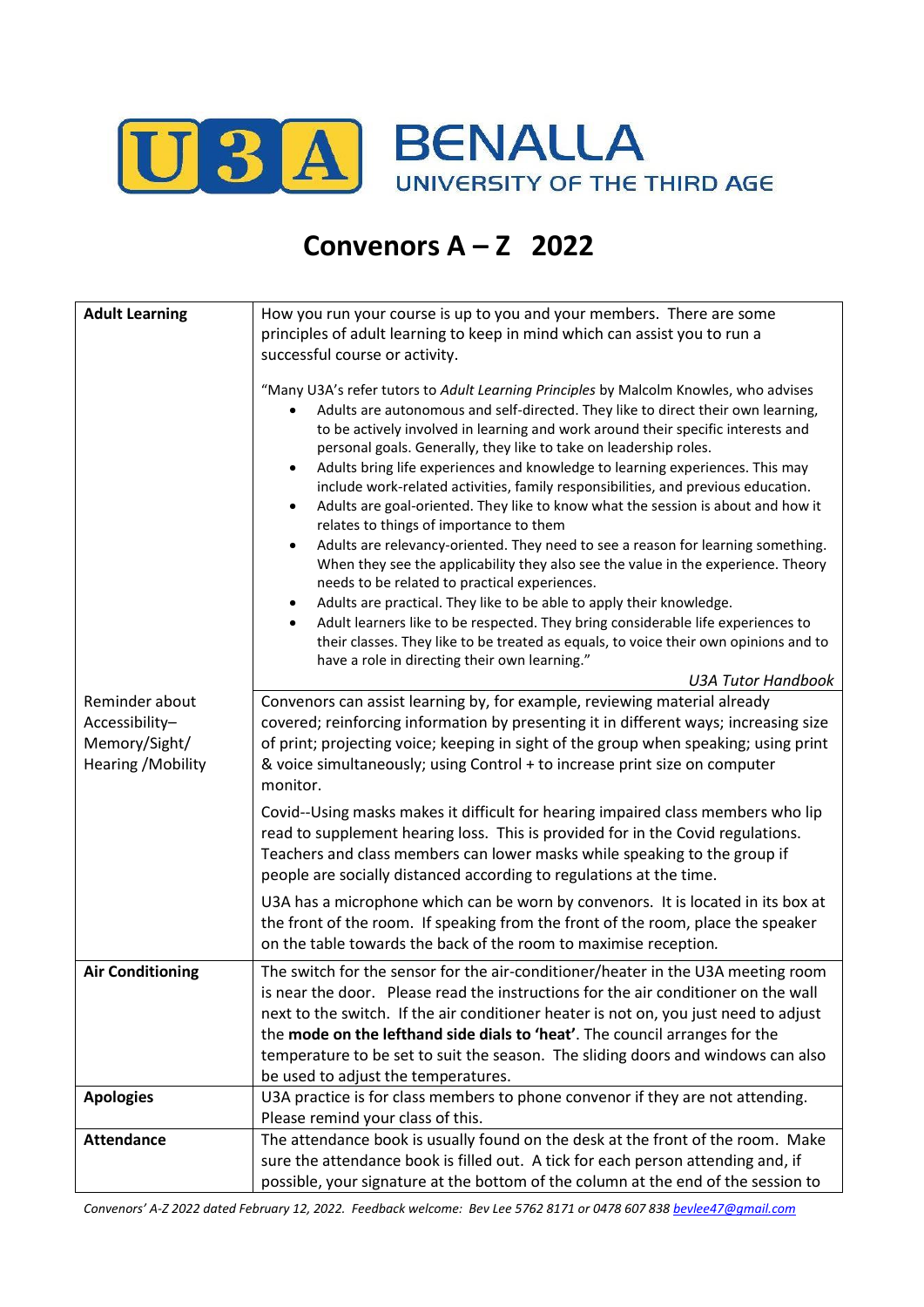|                               | assist with insurance in case of a claim. For convenors operating out of the Hub in   |
|-------------------------------|---------------------------------------------------------------------------------------|
|                               | 2022, the Attendance Book is on table near entrance to the Hub. For Outreach          |
|                               | Activities a roll is to be kept with a tick for each person attending, again with the |
|                               | convenors' signature at the bottom of the column at the end of the session. It is     |
|                               | useful to keep a record of home visits attended and attendees at café meetings in     |
|                               | your diary/calendar.                                                                  |
| Calendar                      | An Online Calendar is maintained by the Newsletter/Web team on the home page          |
|                               | of the website and in the drop-down box under News. It is updated at least            |
|                               | monthly, when the newsletter is published and is used to create the 'What's On'       |
|                               | page of the newsletter. Newsletter reports usually provide information on             |
|                               | upcoming events/timetable changes, however, sometimes changes need to be              |
|                               | made during the month. If you have an item which you would like to add to the         |
|                               | calendar, if would like to make a change to the calendar, or if you notice an error   |
|                               | in the calendar, please contact Bev on 0478 607 838 or 57628171 or                    |
|                               | bevlee47@gmail.com. It is a good idea to 'cc' Bev into emails you are sending to      |
|                               | group members about changes in times, dates, events to make sure they appear          |
|                               | on the calendar.                                                                      |
| <b>Car Pooling</b>            | Some convenors organize car-pooling. The preferred meeting place is the car park      |
|                               | behind the Seniors building, though some groups still meet in the Barkly St tennis    |
|                               | court car park behind Aldi. Costs per person have been set by the Executive           |
|                               | Committee at a \$5.00 flat rate with \$7.50 recently suggested for a longer trip. The |
|                               | Convenor will announce the cost per person. Drivers are to collect any money          |
|                               | owing on the day. This rate is regularly reviewed by the committee.                   |
| <b>Challenging situations</b> | We don't wish members to feel uncomfortable or consider leaving classes because       |
|                               | challenging situations disrupt the class. Such situations are rare, however if they   |
|                               | do arise, can become stressful.                                                       |
|                               | U3A Network Victoria's Dealing with Challenging Situations Project recommends         |
|                               | three steps to be used if you experience any disruption in your classes:              |
|                               | 1. Ask the member to stop and let another member have their say.                      |
|                               | 2. You have been asked to let other members speak. Please stop.                       |
|                               | 3. You are not listening, so please leave.                                            |
|                               | It is important for convenors to use a consistent approach.                           |
|                               | If you require support, please contact Dorothy on 0412 263 071.                       |
| <b>Christmas/End of Year</b>  | The formal beginning of the end of year period is marked on the third Wednesday       |
|                               | in November at Meet and Mingle's end of year concert, quilt display and morning       |
|                               | tea. Held in the Seniors Auditorium, Singing for Fun presents a programs of songs     |
|                               | in segments featuring each of their conductors, while the Recorder group also         |
|                               | present a recital.                                                                    |
|                               | The Christmas Luncheon is usually held on the fourth Wednesday in November.           |
|                               | Organised by the Wine Appreciation group, the lunch is held at a regional             |
|                               | winery/restaurant, with many members choosing to booking a seat on the bus            |
|                               | which leaves Benalla Buslines at 11am.                                                |
|                               | In addition, a number of groups celebrate the end of year by having morning tea       |
|                               | or lunch together, sometimes at a local café or pub, sometimes during the last        |
|                               | class, sometimes by having a themed session, such as Collectors' 'Christmas'          |
|                               | theme. The celebration can be as simple as sharing Christmas cake or biscuits at      |
|                               | morning tea!                                                                          |
| <b>Class times</b>            | Classes are largely scheduled from 10 am to 12 noon and 2 to 4 pm although there      |
|                               | are variations to enable additional classes to be scheduled within the day and suit   |
|                               | course needs. Additional time is scheduled by some groups where needed to, for        |
|                               | example, work on projects (Patchwork, Family Research). There is flexibility to       |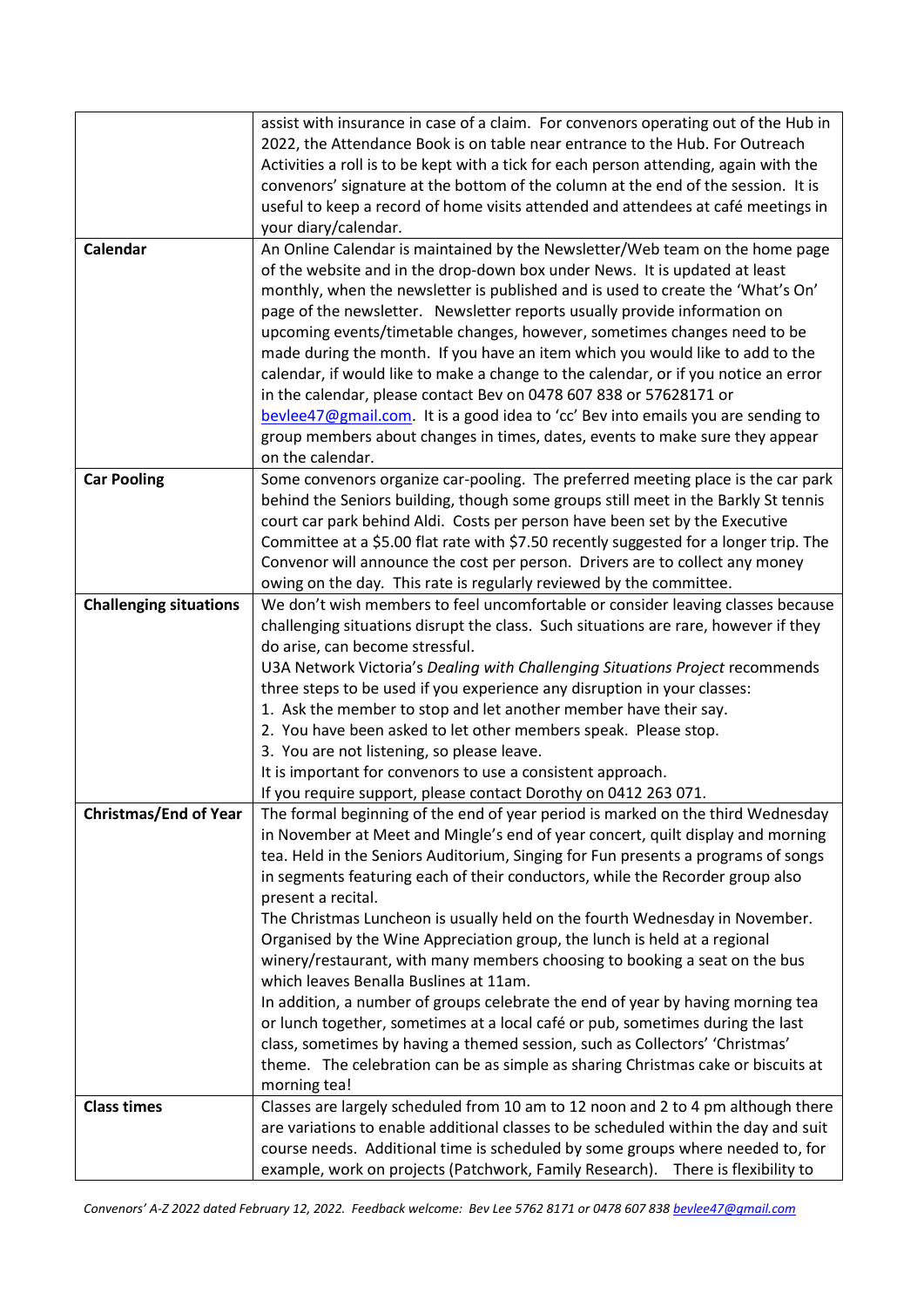|                                                                       | add classes and meetings at other times in consultation with Dorothy Webber and<br>Len Jeffers, who will make timetable changes. Please check timetables to find out<br>if you need to vacate the room quickly. Aim to finish classes promptly - where<br>classes are likely to go over, make sure the room is not already booked.                                                                                                                                                                                    |
|-----------------------------------------------------------------------|-----------------------------------------------------------------------------------------------------------------------------------------------------------------------------------------------------------------------------------------------------------------------------------------------------------------------------------------------------------------------------------------------------------------------------------------------------------------------------------------------------------------------|
| Coffee/Tea Break                                                      | There is a <b>hot/cold water tap</b> for tea/coffee above the sink in the big kitchen. For<br>larger groups an urn is available.                                                                                                                                                                                                                                                                                                                                                                                      |
|                                                                       | Coffee, tea, milk and biscuits are provided by U3A. Supplies are kept in the U3A<br>cupboard area in the kitchen near the sink. Cups and mugs are also kept there.<br>Milk is kept in the small U3A fridge.                                                                                                                                                                                                                                                                                                           |
|                                                                       | Please let Geraldine McCorkell 0408 522 662 know if tea/coffee supplies need<br>replenishing. Separate arrangements are in place for external venues.                                                                                                                                                                                                                                                                                                                                                                 |
|                                                                       | Please note that COVID restrictions have and can cause changes in the provision of<br>cups, tea and coffee.                                                                                                                                                                                                                                                                                                                                                                                                           |
| <b>Committee (see also</b><br><b>U3A Management and</b><br>Structure) | The Committee meets monthly on the second Thursday of the month between<br>1.30 to 3.30 pm. This date can be important to convenors - for example, if a<br>request or issue to be considered has been raised with the committee. A copy of<br>the minutes will be available in the office.                                                                                                                                                                                                                            |
| <b>Computers/Digital</b><br>Literacy                                  | U3A Benalla has prioritized and received grant monies for digital literacy programs<br>for a number of years. We have a library of iPads, Samsung Tablets and two smart<br>phones which can be drawn upon by tutors and mentors to support members who<br>would like to develop their computer skills and knowledge. The devices are lent<br>out to members who sign an agreement relating to their use and return. For<br>information, contact Computers Coordinator Heather Wallace 0418 353 244.                   |
| <b>Convenors</b>                                                      | The role of course convenor is central to the functioning of all U3As and reflects<br>the core value of reciprocity in which members are also teachers.                                                                                                                                                                                                                                                                                                                                                               |
|                                                                       | Meetings of convenors are held at least once a year to share news and<br>information, both from the committee of management to convenors and between<br>convenors.                                                                                                                                                                                                                                                                                                                                                    |
|                                                                       | Sharing some of the load within your group is worthwhile in providing support if<br>you are unwell or away and in succession planning. Consider encouraging other<br>group members to take on roles - examples include - a 'back up' convenor to lead<br>the group if the convenor is absent; a 'newsletter correspondent' to prepare the<br>newsletter report; a keen photographer to take photographs; a 'treasurer' to<br>collect gold coin donations if applicable. You could even set up a 'leadership<br>team'! |
|                                                                       | This A-Z has been developed to assist convenors. The Convenors' Page on the<br>website also contains posts and links to resources of interest to convenors.                                                                                                                                                                                                                                                                                                                                                           |
| Copyright                                                             | U3A Victoria has purchased a copyright use arrangement which covers U3A's in<br>Victoria-guidelines are to be followed within this. Remember that:<br>The rules for personal research are that the following can be copied<br>article from a periodical; or<br>$\bullet$<br>if 'work' published as edition': 10% of pages or a chapter; or<br>$\bullet$                                                                                                                                                               |
|                                                                       | if 'work' in electronic form: 10% of words or a chapter; or                                                                                                                                                                                                                                                                                                                                                                                                                                                           |
|                                                                       | use is otherwise 'fair' having regard to factors in the Copyright Act<br>For more information, check out http://copyright.com.au/about-                                                                                                                                                                                                                                                                                                                                                                               |
| <b>Course Allowance/s</b>                                             | copyright/exceptions/<br>Money is available to assist in the running of courses on application to the                                                                                                                                                                                                                                                                                                                                                                                                                 |
|                                                                       | Treasurer for decision by executive. A capped amount for use within each course                                                                                                                                                                                                                                                                                                                                                                                                                                       |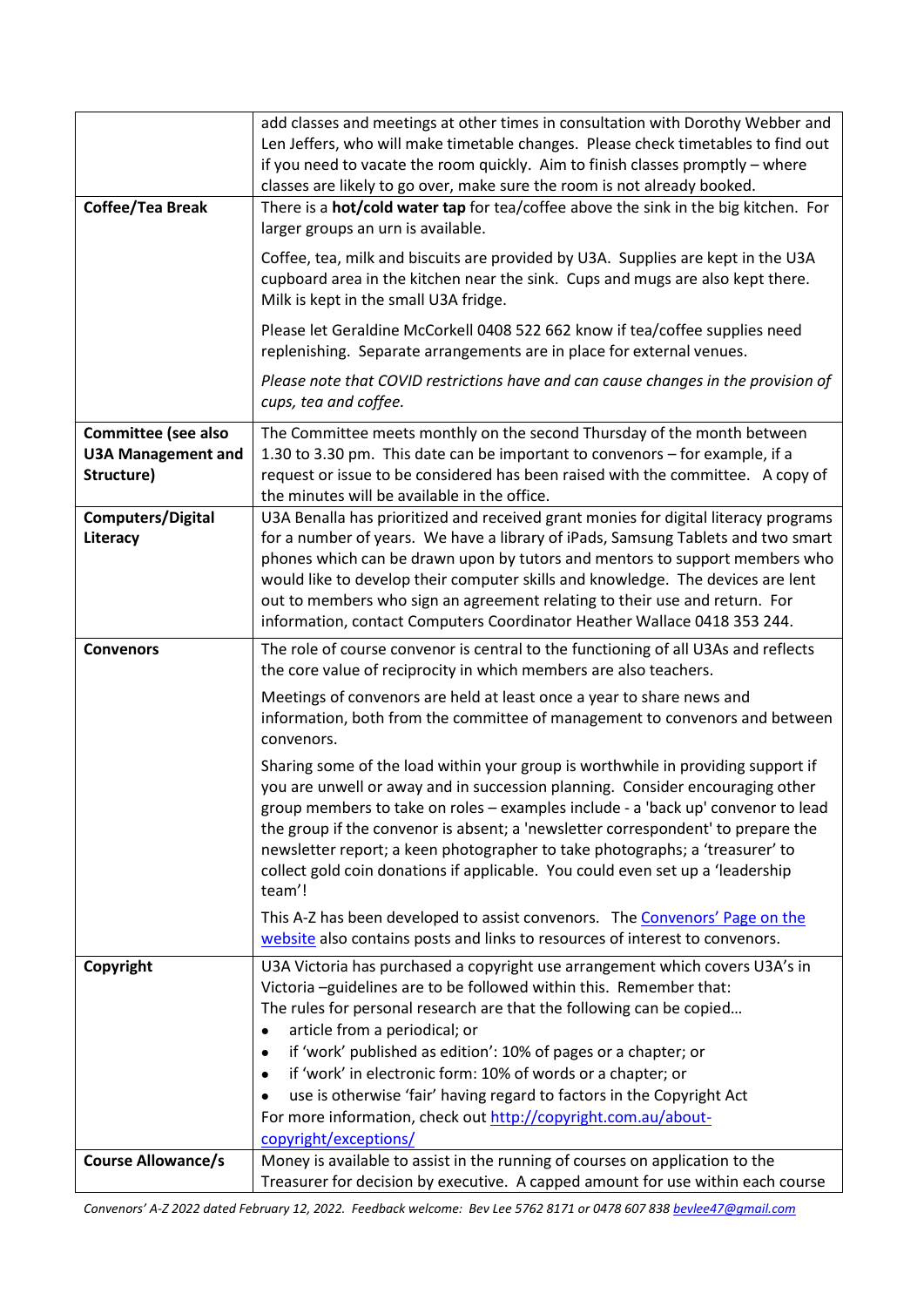|                                                                                                                                                                  | is set by executive as a guideline and may be used, for example, to pay a<br>subscription to a relevant organisation (eg. Victorian Drama League for Play                                                                                                                                                                                                                                                                                                                                                                                                                                                                                                                                                                                                                                                                                                                                               |
|------------------------------------------------------------------------------------------------------------------------------------------------------------------|---------------------------------------------------------------------------------------------------------------------------------------------------------------------------------------------------------------------------------------------------------------------------------------------------------------------------------------------------------------------------------------------------------------------------------------------------------------------------------------------------------------------------------------------------------------------------------------------------------------------------------------------------------------------------------------------------------------------------------------------------------------------------------------------------------------------------------------------------------------------------------------------------------|
|                                                                                                                                                                  | Reading group); purchase a book voucher for a guest speaker. Grants can be<br>sought to support activities.                                                                                                                                                                                                                                                                                                                                                                                                                                                                                                                                                                                                                                                                                                                                                                                             |
| <b>Course Development</b>                                                                                                                                        | If you have an idea for a new course or activity, there is a Program Proposal Form<br>on the Convenor's page of the web site which provides a guide to issues which<br>need to be considered. The <b>Program Suggestions</b> page provides examples of<br>courses which have been developed over the past few years. You can send your<br>idea through the Contact Us box on the <b>Program Suggestions</b> page or talk to Vice<br>President Margaret Jenkins or Acting Program Coordinator Geraldine McCorkell.<br>Bev Lee can support you to develop a course proposal. As a general rule, when<br>the course proposal is 'firmed up', it is presented to the Committee of<br>Management for approval.                                                                                                                                                                                               |
| <b>COVID Safe Plan for</b><br>U3A Benalla -general<br>provisions                                                                                                 | 1. There is a QR code at the Benalla Senior's Centre which must be used<br>when entering the Centre. There will be a manual sign in sheet for those<br>members who require it.                                                                                                                                                                                                                                                                                                                                                                                                                                                                                                                                                                                                                                                                                                                          |
| <b>More detailed U3A</b><br><b>Benalla Covid Safety</b><br>plans relating to                                                                                     | In line with State, Local Government and U3A Network Victoria<br>2.<br>requirements it is mandatory for U3A Benalla members attending face to<br>face U3A activities to produce evidence of being fully vaccinated.<br>Any member of U3A Benalla who is feeling unwell is asked not to attend a<br>3.                                                                                                                                                                                                                                                                                                                                                                                                                                                                                                                                                                                                   |
| specific social<br>distancing rules,<br>numbers of people in                                                                                                     | class or group to which they belong, but instead get tested for COVID 19<br>after phoning Benalla Health to make an appointment.                                                                                                                                                                                                                                                                                                                                                                                                                                                                                                                                                                                                                                                                                                                                                                        |
| meeting rooms,<br>provisions re outside<br>vs inside events, etc,<br>are posted on the<br>website and on the<br>notice board outside<br>the U3A meeting<br>room. | Attendance Records. An Attendance record for each class is located on the<br>4.<br>Table inside the U3A room or other venue being used by U3A Benalla.<br>Every person entering the U3A room or other venue is to be ticked off on<br>this attendance record which contains the Covid-19 immunisation status<br>of members. U3A Benalla holds in another location the address and phone<br>contact details of all members attending groups or classes. Persons not<br>currently enrolled for a particular group or class or have not had their<br>Covid-19 immunisation status recorded, are required to give their name<br>and produce evidence of their Covid-19 immunisation status to the<br>Convenor who will record it on the attendance sheet.<br>(*Attendance rolls are held inside in both venues)<br>(**Phone numbers are not listed on new rolls - only the Covid-19<br>immunisation status) |
|                                                                                                                                                                  | Members when attending U3A Benalla groups, classes or functions are<br>5.<br>required to wear a face mask when indoors and adhere to social<br>distancing requirements if currently mandated by the Victorian State<br>Government. Presenters and class members speaking to the group during<br>class discussions can remove their masks to enable hearing impaired class<br>members to lip read to assist their hearing.                                                                                                                                                                                                                                                                                                                                                                                                                                                                               |
|                                                                                                                                                                  | Hand sanitizer is provided at the entrance to the U3A Benalla room and<br>6.<br>any other venue being used by U3A. Members of U3A Benalla are<br>requested to use the hand sanitizer when entering the room.                                                                                                                                                                                                                                                                                                                                                                                                                                                                                                                                                                                                                                                                                            |
|                                                                                                                                                                  | 7. Hand wipes are available to wipe down furniture such as chairs, tables and<br>door handles after classes held in the U3A Benalla room or other venue<br>being used by U3A Benalla.                                                                                                                                                                                                                                                                                                                                                                                                                                                                                                                                                                                                                                                                                                                   |
| <b>Donations</b>                                                                                                                                                 | Some course/activity convenors collect donations towards additional expenses at<br>each session. This may be used for purposes such as accessing sets of plays for<br>play reading courses; hire of a specialist venue; donation to organisation providing                                                                                                                                                                                                                                                                                                                                                                                                                                                                                                                                                                                                                                              |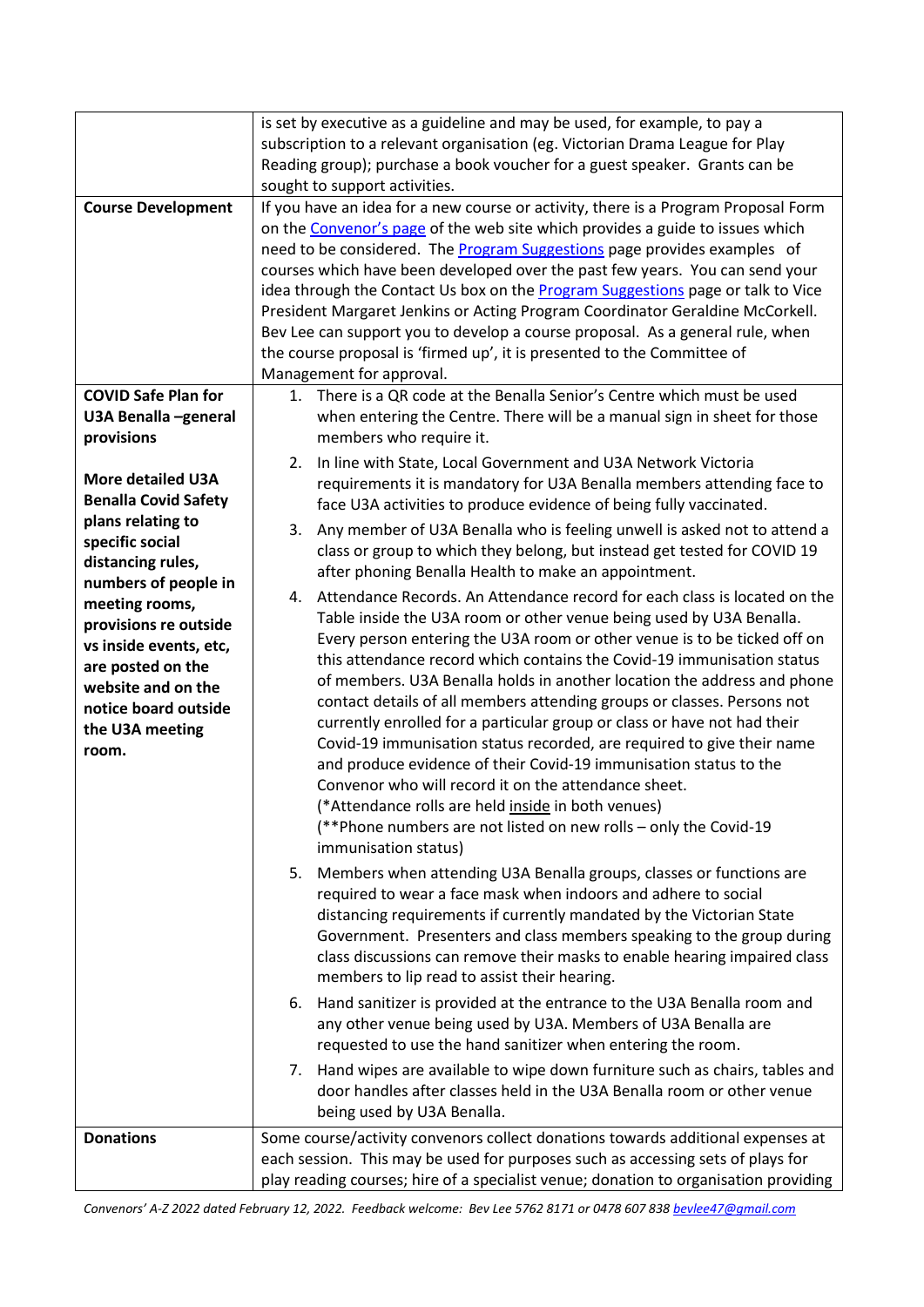|                          | venue at end of year; etc. For accountability and accounting purposes the money     |
|--------------------------|-------------------------------------------------------------------------------------|
|                          | collected is provided to and receipt given by the Treasurer Neville Gibb 0428 858   |
|                          | 688. Corrie Witlox assists Neville in this role                                     |
| <b>Enrolment Days</b>    | Convenors or their representative/s are asked to attend U3A Benalla's mid-          |
|                          | January enrolment session/s to provide information and answer questions about       |
|                          | their course/s. Laminated signs have been prepared for each course.                 |
| Equipment/               | Classroom computer/large monitor: Instructions are available at the front of the    |
| Information              | room. Training in using this and other technology can be made available on a one    |
| <b>Technology</b>        | to one basis. Contact Heather Wallace on wallacewinton@bigpond.com                  |
|                          | 0418353244 to arrange this.                                                         |
|                          | Small Classroom: The small classroom has a PC with a Smart TV on which the PC       |
|                          | screen is cast. The Smart TV can also be used for standalone viewing. Instructions  |
|                          | are being prepared ready for the commencement of 2022 classes. Contact Bev          |
|                          | Lee for support in using this equipment.                                            |
|                          | Overhead Projector: An Overhead Projector was installed in 2018 and is used in      |
|                          | conjunction with the laptop stored in the cupboard under the large television and   |
|                          | the back wall which has a surface prepared to enhance screening. Contact            |
|                          | Margaret Jenkins 5762 6944 if you need additional support in using the overhead     |
|                          | projector.                                                                          |
|                          | Wi Fi Access: If you need the wifi access code, it is underneath the modem which    |
|                          | is near the U3A meeting room door or contact Dorothy on 0412 263 071.               |
|                          | Cooinda Hub: Please contact Dorothy 0412 263 071 or Margaret 5762 6944 if you       |
|                          | require support with the equipment in the Hub.                                      |
|                          | Assets Register: An assets register is kept by Len Jeffers. A data base containing  |
|                          | details of devices which are lent out to members is kept by Heather Wallace.        |
| <b>First Aid/Medical</b> | The general rule is to call an ambulance immediately, making sure someone           |
|                          | remains with the person at all times and that the person is comfortable within the  |
|                          | rules of basic first aid. Use common sense - eg. accessing person's support         |
|                          | networks in U3A to find out family contact details if necessary and maintain follow |
|                          | up. A defibrillator is kept in the Seniors auditorium area near the kitchen.        |
|                          | Instructions are provided when using this - there is also a training DVD. We have   |
|                          | downloaded this to the U3A computer in the meeting room; there is a link to this    |
|                          | on the home screen to be watched by those requiring training. There is also a       |
|                          | First Aid Kit in the kitchen on the wall behind the defibrillator.                  |
| <b>Guest Speakers</b>    | If you would like to give a U3A pen as a token of thanks to a guest speaker, a      |
|                          | number of gift pens are kept in a tin in the cupboard below the television screen.  |
| Housekeeping             | Please check the Covid Plan for current regulations. Hand sanitiser will be         |
|                          | provided at all venues. As a general rule:                                          |
|                          | Cleaning of the room on a weekly basis is organised by the Council; however, we     |
|                          | need to ensure that the bench and sink area is kept clean and tables wiped.         |
|                          | Please remind new class groups to wash their own cups.                              |
|                          | It is important to use hot water to wash cups or the dishwasher for larger groups.  |
|                          | There is only one button to press if you use the dishwasher. If you would like a    |
|                          | lesson on using the dishwasher, contact Dorothy on 0412 263 071.                    |
|                          | There is a Communications Book for housekeeping issues which need to be             |
|                          | addressed by the cleaners. Write your concern in the book and the cleaners will     |
|                          | reply. If the issues continue to be unresolved, contact Dorothy 0412 263 071.       |
| Indigenous people -      | There may be times when it is appropriate to acknowledge the indigenous people      |
| acknowledgement          | and history of our area. Consider using the following wording, adapted from that    |
|                          | used by the Greater Shepparton City Council:                                        |
|                          | "We, U3A Benalla, acknowledge the traditional owners of the land on which we        |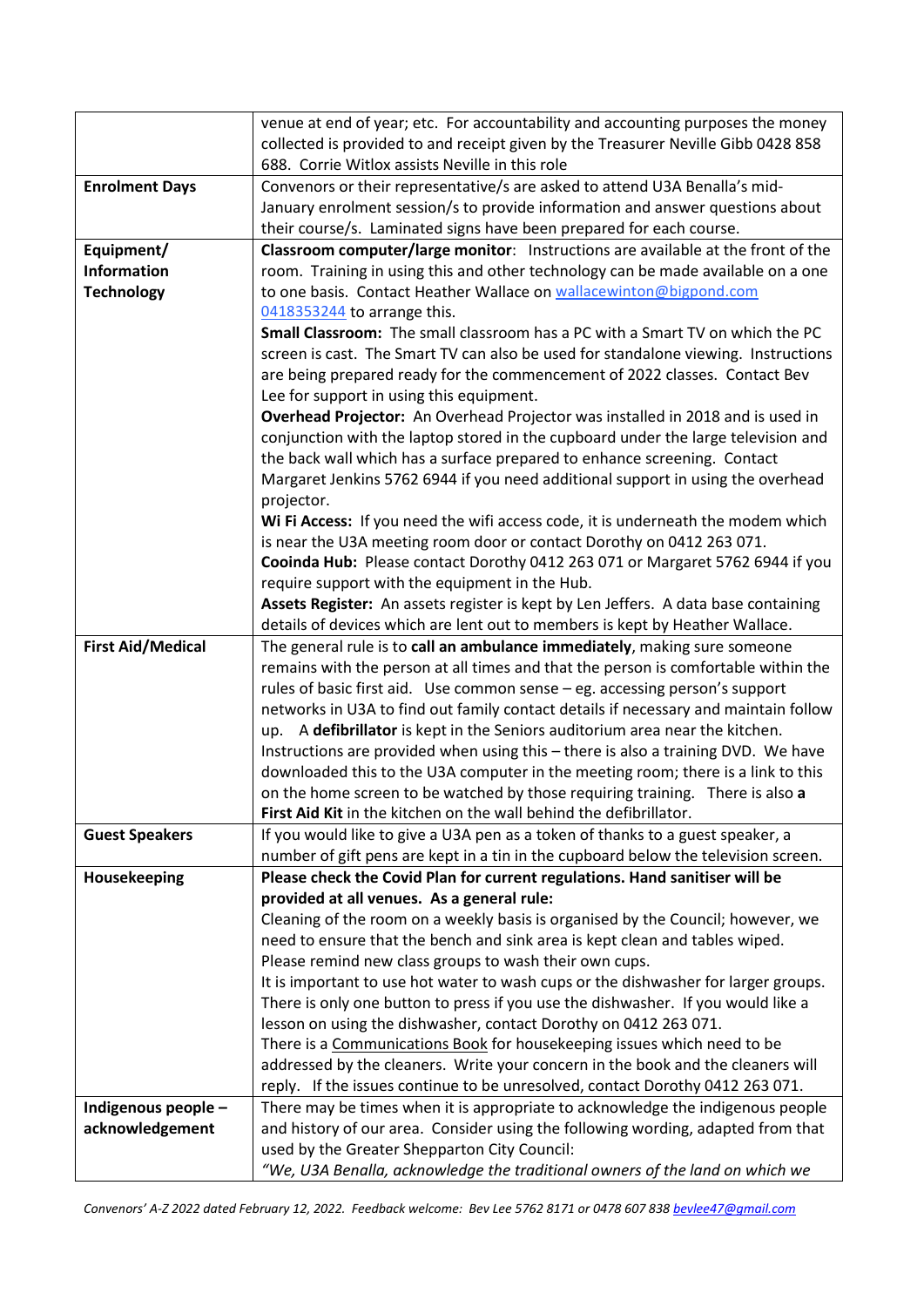|                              | stand. We pay respect to their tribal elders, we celebrate their continuing culture                                                                                  |
|------------------------------|----------------------------------------------------------------------------------------------------------------------------------------------------------------------|
|                              | and we acknowledge the memory of their ancestors"                                                                                                                    |
|                              | Or the following, which has been adapted from wording suggested by the                                                                                               |
|                              | University of Canberra:<br>"We would like to acknowledge the traditional custodians of this land on which we                                                         |
|                              | are meeting and pay respect to their Elders past and present."                                                                                                       |
| Insurance                    | Insurance coverage is provided for Victorian U3A branches through U3A Network                                                                                        |
|                              | Victoria with the Victorian Managed Insurance Authority. The relevant Incident                                                                                       |
|                              | Report Form can be found at the back of the folder containing class rolls. A                                                                                         |
|                              | downloadable form is available on-line. A recent incident report form has been                                                                                       |
|                              | uploaded to the convenors page. Please contact the President in the first                                                                                            |
|                              | instance.                                                                                                                                                            |
| <b>Meeting Room 1</b>        | A timetable listing the use of Meeting Room 1 by U3A classes is published on the                                                                                     |
|                              | door. When leaving please make sure all blinds are pulled down; lights and air                                                                                       |
|                              | conditioner switched off; benches tidied and wiped down; cups washed.                                                                                                |
| <b>Membership Officer</b>    | Membership Officer Len Jeffers can provide class lists and other enrolment related                                                                                   |
|                              | reports drawing upon the data base customised for U3A Benalla. Len is happy to                                                                                       |
|                              | assist you in sending out emails to your group member. Len's contact number is<br>0407 199 247 or email len.jeffers@gmail.com                                        |
| <b>Mobile phones</b>         | Remind participants in the first session about turning their mobiles off/on to                                                                                       |
|                              | vibrate, and suggest they let you know beforehand if they are likely to receive an                                                                                   |
|                              | urgent call. U3A members are usually very mindful of turning off their mobile                                                                                        |
|                              | phones in class and having them on vibrate if they do expect an urgent family                                                                                        |
|                              | related call.                                                                                                                                                        |
| <b>Newsletter</b>            | Monthly course/activity reports for the newsletter are a vital part of our                                                                                           |
|                              | communication with members and feed into the website and website calendar.                                                                                           |
|                              | Word Limits: The recommended maximum word limit for newsletter reports is                                                                                            |
|                              | 250 words. Longer reports with more detailed information about class sessions                                                                                        |
|                              | are better suited to the website. In this case, please submit a shorter report for                                                                                   |
|                              | the newsletter with the report for the website.                                                                                                                      |
|                              | Newsletter Deadline Arrangements for 2022: The deadline for newsletter articles                                                                                      |
|                              | as the 25 <sup>th</sup> of the month at midday. Send reports to the Newsletter Editor,                                                                               |
|                              | Heather Wallace, at newsletter.u3abenalla@gmail.com. The newsletter is posted                                                                                        |
|                              | at the beginning of the next month. Heather's contact number is 0418 353 244.                                                                                        |
|                              | Most convenors write the newsletter report for the group, however some busy                                                                                          |
|                              | convenors delegate this role to a newsletter correspondent. Delegating tasks and                                                                                     |
|                              | using a team approach helps to build a base for succession planning!                                                                                                 |
| <b>Online U3A</b>            | 'Online U3A' provides two modes of study - courses with a course leader and                                                                                          |
|                              | independent study courses. Individual members or small groups may be                                                                                                 |
|                              | interested in investigating/enrolling; convenors may also consider enrolling to<br>access additional course materials to support a self-help/guided course/activity. |
|                              | For more information, https://www.u3aonline.org.au/home.                                                                                                             |
| <b>Outreach Activities</b>   | Rolls for outreach activities must be kept as a record by convenors and handed to                                                                                    |
|                              | Geraldine McCorkell at the end of the semester. See also 'attendance' &                                                                                              |
|                              | 'insurance'.                                                                                                                                                         |
| <b>Photocopying/Printing</b> | Photocopying is available for convenor use using the log in code 1531. Please be                                                                                     |
|                              | mindful of cost and paper use, printing on both sides wherever possible. Colour                                                                                      |
|                              | copying is considerably more expensive so use sparingly. Please replenish paper                                                                                      |
|                              | supply in the bottom tray from the U3A cupboard as required. It is important to                                                                                      |
|                              | take paper in the photocopier out and fan it several times if using the copier after                                                                                 |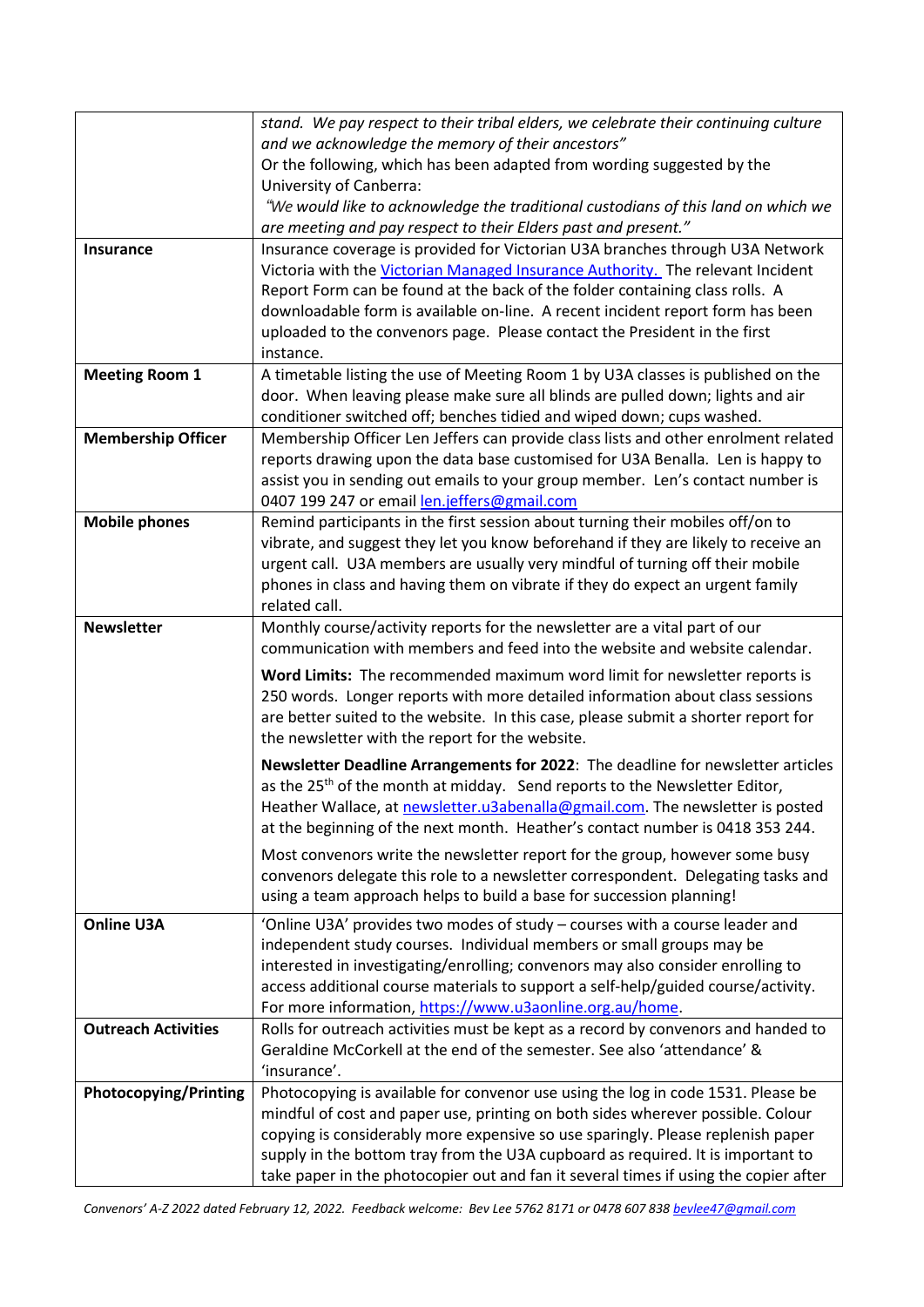|                           | a break or if the weather is damp. If photocopying equipment is not working                                                                                         |
|---------------------------|---------------------------------------------------------------------------------------------------------------------------------------------------------------------|
|                           | properly in most cases screen-based instructions are provided. Please let<br>Geraldine McCorkell 0408 522 662 know about problems which you can't resolve -         |
|                           | a maintenance visit will be arranged. If you would like a one-on-one session to                                                                                     |
|                           | learn how to use the photocopier and other equipment, please contact Dorothy.                                                                                       |
|                           | A small wifi printer for 'practical' work by Tech Savvy Beginners and other classes                                                                                 |
|                           | is usually located in meeting Room 1 near the main photocopier.                                                                                                     |
| Photographs               | Permission to enable photo taking of members during classes and activities is                                                                                       |
|                           | usually given by members on the membership form which states "Photos taken at                                                                                       |
|                           | U3A activities and functions may be used in U3A Benalla publications and media."<br>When photos are about to be taken of classes and activities for the newsletter, |
|                           | web site or other media, it is recommended that verbal permission be sought at                                                                                      |
|                           | the time with an explanation as to what the photo will be used for.                                                                                                 |
| <b>Policies</b>           | U3A Network website/other policies are reviewed and customized regularly by the                                                                                     |
|                           | Benalla Executive Committee drawing upon <b>Policy Guidelines</b> developed by U3A                                                                                  |
|                           | Network Victoria:                                                                                                                                                   |
|                           | <b>Privacy Policy</b> (Note – model for customisation by local U3A's)<br>$\bullet$                                                                                  |
|                           | <b>Sexual Harassment Policy</b><br>$\bullet$                                                                                                                        |
|                           | <b>Code of Conduct Policy</b><br>$\bullet$                                                                                                                          |
|                           | <b>Bullying Policy</b><br>$\bullet$                                                                                                                                 |
|                           | <b>Risk management Policy</b><br>$\bullet$                                                                                                                          |
|                           | <b>Anti-Discrimination Policy</b><br>$\bullet$                                                                                                                      |
|                           | <b>Health and Safety (Serious Injury and Incident) Policy</b><br>$\bullet$<br><b>Conflict of Interest Policy</b><br>$\bullet$                                       |
|                           | These links were last accessed 8 November 2021. The U3A Benalla Executive                                                                                           |
|                           | Committee is planning an update of specific U3A Benalla policies in 2022.                                                                                           |
|                           | The Network's Policy page contains many other policy related resources and                                                                                          |
|                           | handbooks which may be useful.                                                                                                                                      |
| Privacy                   | 'U3A Benalla complies with national and state U3A privacy regimes. Members                                                                                          |
|                           | agree that their names, telephone numbers and email addresses may be                                                                                                |
|                           | circulated to other members. Photos taken at U3A activities and functions may be                                                                                    |
|                           | used in U3A Benalla publications and media.' (U3A Benalla Application/Renewal Form                                                                                  |
|                           | 2022)                                                                                                                                                               |
|                           | It is important to maintain confidentiality of members. Dilemmas for convenors                                                                                      |
|                           | can include people in the community and past members asking about existing                                                                                          |
|                           | members. Use common sense - it is preferable for discussion to<br>occur/information be shared between class members than for a convenor to                          |
|                           | contribute information. Err on the side of caution.                                                                                                                 |
|                           | If sending out emails to a list, select the 'BCC' blind carbon copy option so that                                                                                  |
|                           | individual member email addresses remain private. If you unintentionally forget -                                                                                   |
|                           | try to remember next time. (The enrolment form does make provision for sharing                                                                                      |
|                           | of such information between members - refer above)                                                                                                                  |
| Professional              | Regional, statewide and national conferences have been affected by covid for the                                                                                    |
| <b>Development</b>        | past two years however have been scheduled for 2022. As a general rule, money                                                                                       |
|                           | may be made available to assist committee members and convenors with                                                                                                |
|                           | conference registration fees to relevant events.                                                                                                                    |
| <b>Program of courses</b> | U3A Benalla is offering 45 courses in 2022 as listed in the Programs and Activities                                                                                 |
| and activities            | Guide 2022. Program guides are published on the 'Join Us' page of the website.<br>Program Coordinator roles include monitoring and producing course guides and      |
|                           |                                                                                                                                                                     |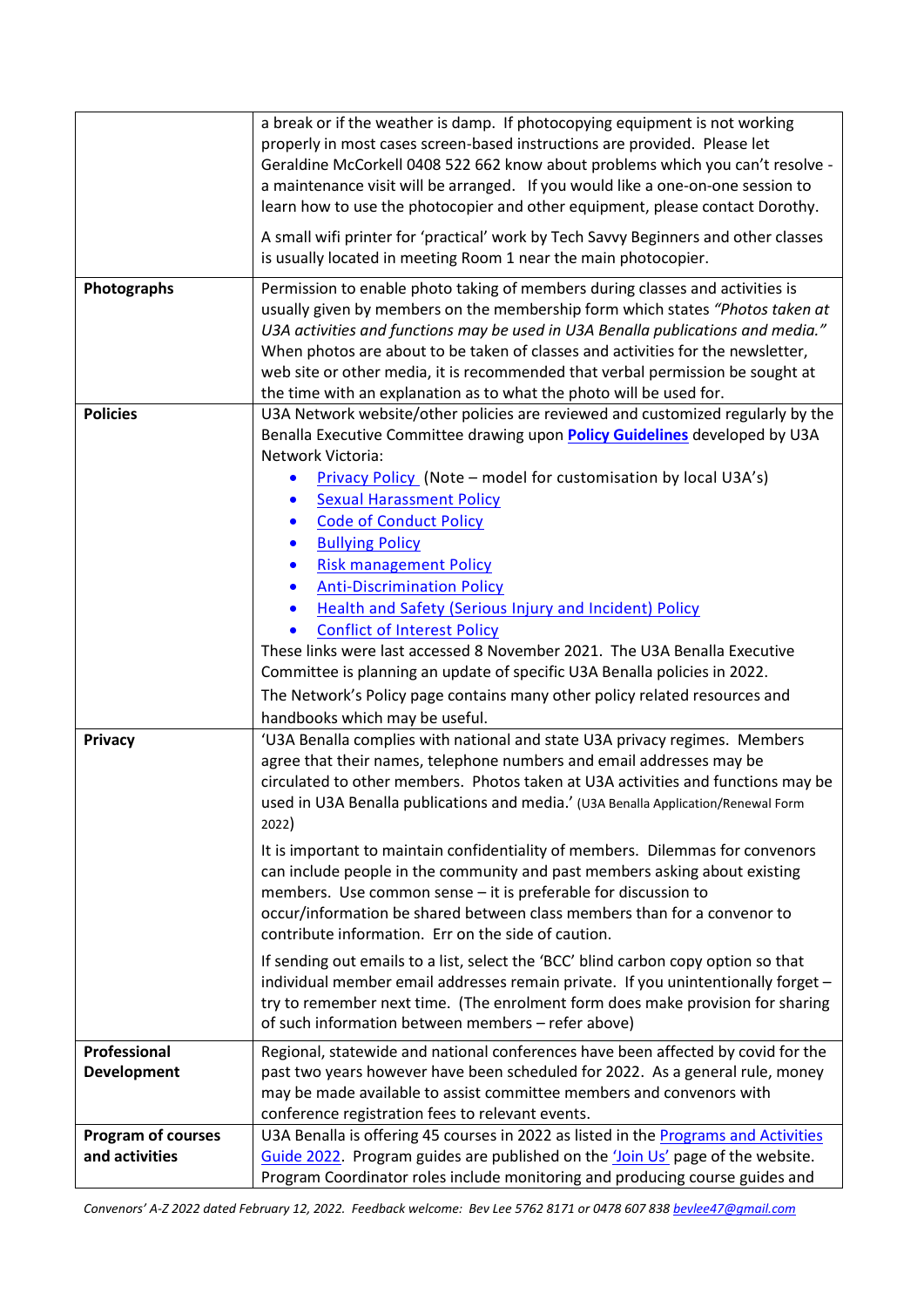| <b>Publicity</b>                              | timetables and encouraging and supporting new program applications.<br>The Acting Programs Coordinator is Geraldine McCorkell 0408 522 662<br>gmcorkell@activ8.net.au. Please keep Geraldine informed about ideas for new<br>courses or any issues you may come across in running and continuing your<br>course/activity.<br>The downloadable Program Proposal form on the Convenors' page of the website<br>provides a useful framework when considering the requirements of a new course.<br>The Publicity Officer and Secretary submit articles to the Ensign and may make<br>contact with convenors' regarding developing articles or adding photographs<br>highlighting course/group activities for the newspaper.<br>The current Publicity Officer, Wende Sturgess, is also an administrator of our<br>Facebook Page. Please contact Wende if you have a story for the Ensign or other<br>publicity related idea - M 0403 226 649. |
|-----------------------------------------------|------------------------------------------------------------------------------------------------------------------------------------------------------------------------------------------------------------------------------------------------------------------------------------------------------------------------------------------------------------------------------------------------------------------------------------------------------------------------------------------------------------------------------------------------------------------------------------------------------------------------------------------------------------------------------------------------------------------------------------------------------------------------------------------------------------------------------------------------------------------------------------------------------------------------------------------|
| Sustainability                                | When possible, pull the blinds right up rather than turning the lights on. Don't<br>forget to switch off urn (if used) after the break and photocopier to power save<br>during and off at the end of class. Strategies include - double sided photocopying;<br>use of mugs rather than paper cups. The council has installed timers on the lights<br>in the toilets - light switches do not need to be touched.                                                                                                                                                                                                                                                                                                                                                                                                                                                                                                                          |
| <b>Timetables</b>                             | Two versions of the timetable are prepared $-$ a 'Month Overview' timetable<br>which assists members to plan their diary and U3A Benalla to publish an overview<br>diagram of both room use and overall activities. The 'U3A Timetable with Dates'<br>is more detailed, providing specific information as to classes, hours, venues, dates<br>and convenor information. Both documents are available on the website and in<br>printed versions in the enrolment information kits prepared at the beginning of<br>the year.                                                                                                                                                                                                                                                                                                                                                                                                               |
|                                               | The convenor's role in liaising with members about timetable changes has<br>increased during the Covid pandemic. Some convenors send out group emails<br>themselves, while others are assisted by Len Jeffers who is responsible for the<br>membership register and publication of the timetable. There are instructions to<br>assist convenors send out group emails on the Convenor's page of the website.                                                                                                                                                                                                                                                                                                                                                                                                                                                                                                                             |
|                                               | Many members keep an eye on the website's calendar for timetable changes -<br>please cc bevlee47@gmail.com when sending out emails about timetable changes<br>so that changes are also recorded on the web calendar.                                                                                                                                                                                                                                                                                                                                                                                                                                                                                                                                                                                                                                                                                                                     |
| <b>U3A Management and</b><br><b>Structure</b> | The Annual General Meeting of Benalla and District U3A is held every year in<br>March as part of Meet and Mingle. As a rule of thumb - the President, Vice-<br>President and Treasurer are elected in 'even numbered' years and the Secretary<br>and Publicity officer in odd numbered years. In addition to rotating positions on<br>the Executive there are vacancies for two general committee members.<br>In 2022 the Annual General Meeting will be held on Wednesday 16 <sup>th</sup> March. Each<br>year information about the AGM is made available prior to the AGM. Nomination                                                                                                                                                                                                                                                                                                                                                 |
|                                               | forms become available from the Secretary, in the newsletter and on the website.<br>The Executive Committee of U3A Benalla and District meets monthly on the 2 <sup>nd</sup><br>Thursday, making decisions and taking them to the rest of the group. There are<br>several sub-committees - including Administration; Finance;<br>Computers/Equipment; Accommodation and Programs.<br>Regional meetings of 16 to 18 U3A groups spreading from Kilmore to Nathalia,<br>Mansfield to Wodonga, are held twice each year at a regional location or on<br>Zoom.<br>Benalla U3A is an active member of U3A Network Victoria. Benalla's delegate,                                                                                                                                                                                                                                                                                                |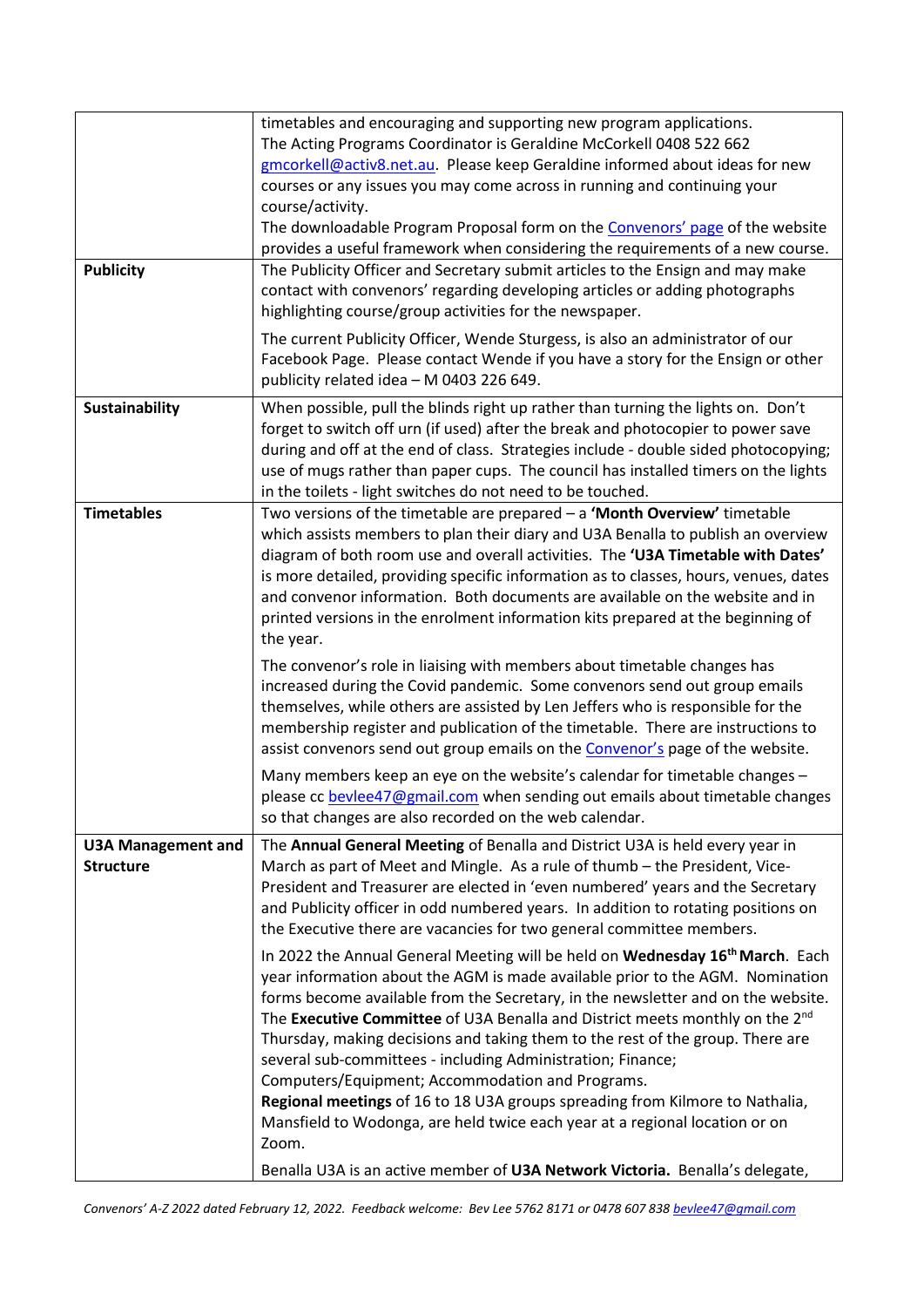|                                           | Geraldine McCorkell, reports back to the Executive Committee. U3A Network is<br>increasingly using Zoom meetings to provide online training/discussion with<br>member U3A's. The Victorian State Conference returns in 2022 and will be hosted<br>by U3A Bendigo on 3-4 October<br>State U3A Networks have formed a national alliance to share common<br>concerns, an alliance which may develop into a national peak body over time.<br>State Networks have annual conferences which representatives from other states<br>can attend. The U3A Asia Pacific International Alliance holds a<br>regional conference of U3A. |
|-------------------------------------------|---------------------------------------------------------------------------------------------------------------------------------------------------------------------------------------------------------------------------------------------------------------------------------------------------------------------------------------------------------------------------------------------------------------------------------------------------------------------------------------------------------------------------------------------------------------------------------------------------------------------------|
| <b>Useful Phone</b><br><b>Numbers for</b> | President - Dorothy Webber 0412263071<br>Vice President - Margaret Jenkins 5762 6944                                                                                                                                                                                                                                                                                                                                                                                                                                                                                                                                      |
| <b>Convenors</b>                          | Secretary - Geraldine McCorkell 0408 522 662 gmcorkell@activ8.net.au                                                                                                                                                                                                                                                                                                                                                                                                                                                                                                                                                      |
|                                           | Treasurer - Neville Gibb 0428 858 688<br>Membership Officer/Timetables - Len Jeffers 0407 199 247 len.jeffers@gmail.com                                                                                                                                                                                                                                                                                                                                                                                                                                                                                                   |
|                                           | Publicity Officer - Wendy Sturgess 0403 226 649                                                                                                                                                                                                                                                                                                                                                                                                                                                                                                                                                                           |
|                                           | Newsletter - Heather Wallace 0418 353 244 newsletter.u3abenalla@gmail.com                                                                                                                                                                                                                                                                                                                                                                                                                                                                                                                                                 |
|                                           | Wellbeing Officer - Lorraine Knox 5762 1531<br>Website/Social Media - Bev Lee 5762 8171 M 0478 607 838 bevlee47@gmail.com                                                                                                                                                                                                                                                                                                                                                                                                                                                                                                 |
|                                           | Program Coordinator (Acting) - Geraldine McCorkell -0408 522 662                                                                                                                                                                                                                                                                                                                                                                                                                                                                                                                                                          |
|                                           | Computer/IT Officer - Heather Wallace 0418 353 244                                                                                                                                                                                                                                                                                                                                                                                                                                                                                                                                                                        |
| <b>Website/Social Media</b>               | Our website is updated monthly when the newsletter is published.                                                                                                                                                                                                                                                                                                                                                                                                                                                                                                                                                          |
|                                           | Course/Activity Pages There is a page on the website for each course/activity<br>group. Each month the group's newsletter report is added to its web page<br>together with any photographs submitted to the newsletter or directly to the web<br>manager Bev Lee (bevlee47@gmail.com).                                                                                                                                                                                                                                                                                                                                    |
|                                           | It is possible to add additional resources to your group page - eg. popular links;<br>course handouts; other photographs. Check out other pages for ideas or discuss<br>options with Bev.                                                                                                                                                                                                                                                                                                                                                                                                                                 |
|                                           | <b>Convenors' Page</b> -there is a Convenors' Page on the 'About' drop down menu on<br>the website which includes resources and notices relevant to convenors and<br>tutors.                                                                                                                                                                                                                                                                                                                                                                                                                                              |
|                                           | Calendar – the Calendar on the home page of the website is used by many<br>members to check times and changes to events. Please let Bev know if you would<br>like to make changes to the Calendar or notice errors which need to be altered.                                                                                                                                                                                                                                                                                                                                                                              |
|                                           | Social Media - The U3A Benalla & District Facebook Page provides a<br>complementary source of news for those members who use Facebook accounts.<br>Posts on outdoor activities Easy Walks, Wine Appreciation and Birdwatching are<br>regularly contributed by avid photographers Bev Thornell and Andi Stevenson<br>along with posts by the Newsletter/Website team.                                                                                                                                                                                                                                                      |
| Wellbeing                                 | Please let our Wellbeing Officer, Lorraine Knox (Phone 5762 1531), know if a<br>participant in your group is in hospital; if a participant or their partner is deceased;<br>or if congratulations are in order such as receiving a Queens' Birthday or Australia<br>Day honour. Lorraine will arrange for a card to be sent to them from U3A.                                                                                                                                                                                                                                                                             |
| <b>WIFI</b>                               | U3A Benalla has made NBN access available to U3A classes and members within<br>the Seniors Community Centre building. If you need the WIFI access code<br>urgently, it is printed on the label on the bottom of the modem located on the<br>wall near the door of the meeting room. The pink magnetised details label from<br>Telstra is available in the office - filing cabinet, top drawer, adhered to the inside<br>front of the drawer.                                                                                                                                                                              |